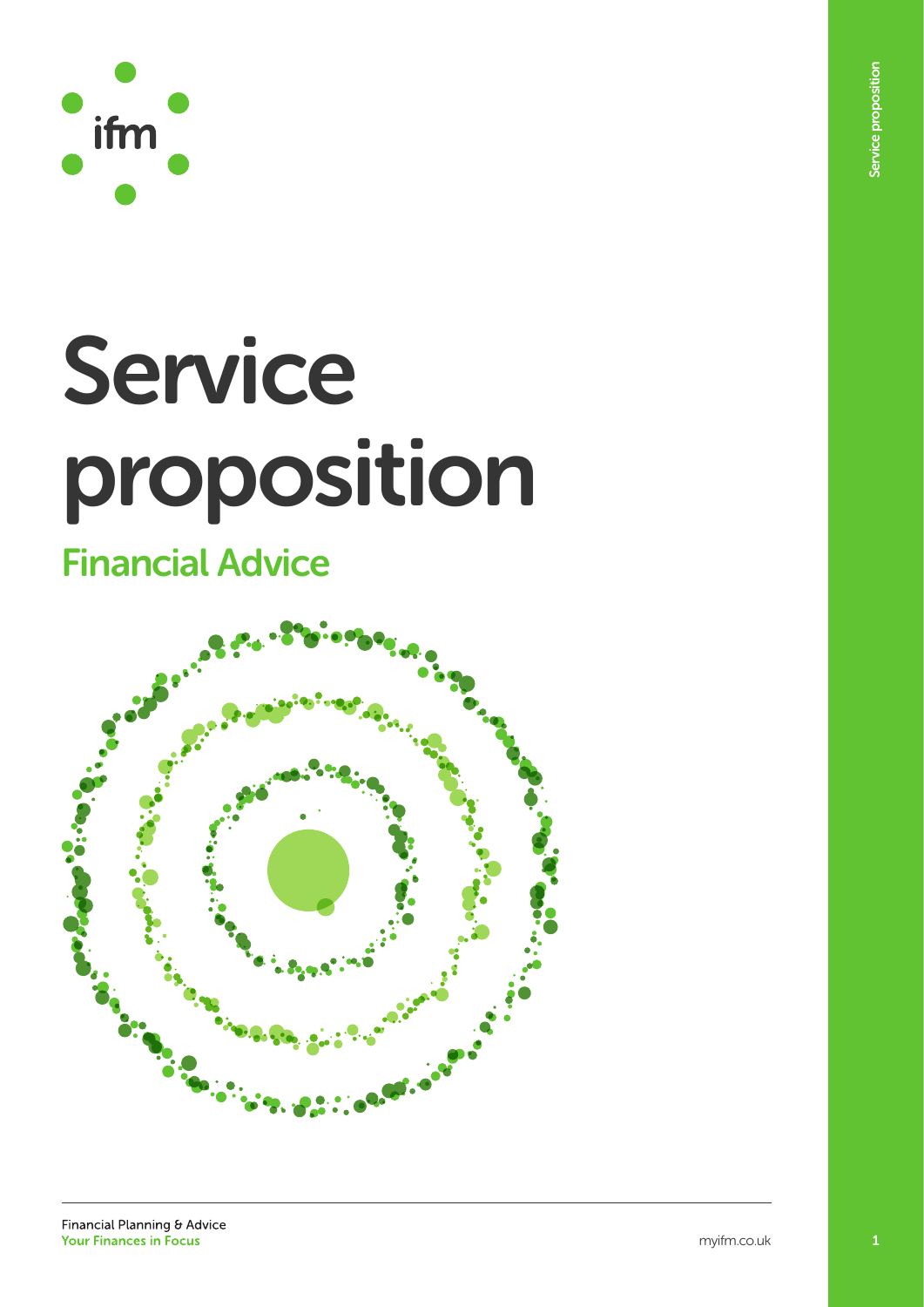## you want, making the most of your financial resources. financial position and achieve your goals. your legacy. Here's what's involved: 2. Establish goals & objectives 1. Gathering client information 3. Analysing financial situation 5. Implementing financial plan 4.Developing & presenting financial plan

We exist to help our clients put together a financial plan that helps our clients to build and then preserve assets so that they can live comfortably in the present and design a secure retirement.

Our expertise and our experience might enable you to buy a home, retire early, work less, have more fun, invest intelligently, pay off your mortgage or prepare for life's emergencies or whatever your needs and objectives might be. At the very least you will obtain clarity around your financial direction.

We offer a variety of services designed so that you can pick what you need from sourcing a competitive mortgage, embarking on your financial journey to tailoring your retirement.

Everything starts with our initial conversation which takes place at our expense and where we find out what you want and describe what we can offer to meet your needs and objectives.

Lifestyle package – planning for life

Inspirational Financial Management

This is our most comprehensive service designed to help you to live the life

Our role is to create a comprehensive financial plan based on a detailed and thorough analysis of your current situation and your objectives, in the most tax efficient manner and with an appropriate exposure to risk.

We will show you financial forecasts and after our detailed analysis is complete, we will make recommendations designed to improve your

These forecasts will be revisited regularly and updated so you are in control, know where you are heading and what you can afford to do. Our advice is designed to ensure that you never run out of money and have control over





6.Monitoring & reviewing financial plan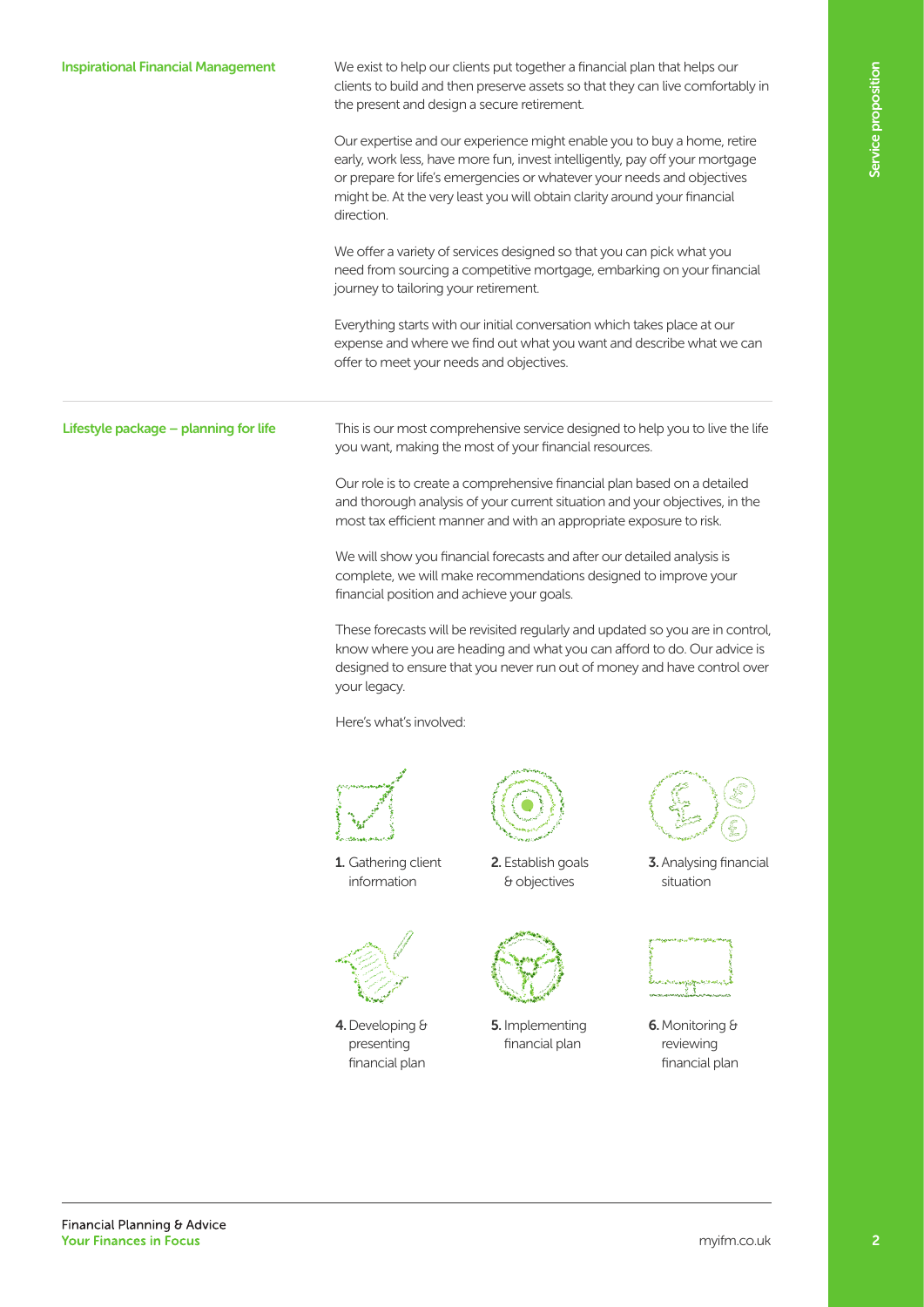| Financial advice package - investing for<br>the future                    | This service is all about suitable arrangements for your pensions and<br>investments following the same process as our Lifestyle planning, but<br>focusing on the specific investment arrangements you require.                                                                                                                                                                                                                                                                                                                                                                                                                                                                                                                            |  |  |
|---------------------------------------------------------------------------|--------------------------------------------------------------------------------------------------------------------------------------------------------------------------------------------------------------------------------------------------------------------------------------------------------------------------------------------------------------------------------------------------------------------------------------------------------------------------------------------------------------------------------------------------------------------------------------------------------------------------------------------------------------------------------------------------------------------------------------------|--|--|
| Mortgage advice package – finding the<br>right loan for you               | Your mortgage is likely to be your largest monthly outgoing and a property<br>your biggest and most important purchase. We help this to happen and<br>source the most suitable mortgage available to meet your needs. We will<br>also offer advice on insurance protection to ensure you are financially<br>protected should your family lose an income. Please ask for our mortgage<br>& insurance terms of business if you are interested in this service.                                                                                                                                                                                                                                                                               |  |  |
| Equity release package - freeing the<br>wealth locked up in your property | Lifetime mortgages can be life-changing, but it important to be clear about what<br>this is and find the best arrangement for you. Our adviser will help you to come to<br>the right decision for your needs and circumstances. Please ask for our mortgage &<br>insurance terms of business if you are interested in this service.                                                                                                                                                                                                                                                                                                                                                                                                        |  |  |
| <b>Our status</b>                                                         | Inspirational Financial Management Ltd. (IFM) is authorised and regulated<br>by the Financial Conduct Authority. Our Financial Services Register number<br>is 223511. You can check this on the Financial Services Register by visiting<br>the FCA's website https://register.fca.org.uk. Our registered office address is<br>Woodland View House, 675 Leeds Road, Huddersfield, West Yorkshire, HD2<br>1YY, registered in England & Wales no. 03539537.                                                                                                                                                                                                                                                                                   |  |  |
| <b>Our services</b>                                                       | We will give you advice and make a personal recommendation for you<br>where we offer plans and products. Our advice is restricted in terms of<br>the types of retail investment products that we will arrange. Primarily we<br>will only offer advice and recommendations for mainstream investment<br>products such as open ended investment companies (OEIC), investment<br>bonds and pensions. We are not restricted in terms of the providers and<br>products that we may use and will research the market before we make<br>a recommendation. We will not advise on transferring or opting out from<br>Defined Benefit Pension Schemes, but we will take account of such<br>schemes that you hold when we give you investment advice. |  |  |
|                                                                           | We don't provide advice in relation to individual share holdings. If this is<br>something you need assistance with, we can refer you to a stockbroker.<br>We don't provide advice on options, futures and other derivative contracts<br>as we believe that these are unlikely to be suitable for our clients.                                                                                                                                                                                                                                                                                                                                                                                                                              |  |  |
|                                                                           | <b>Insurance</b><br>We select protection insurance products from a wide range of policies and<br>providers representative of the whole market.                                                                                                                                                                                                                                                                                                                                                                                                                                                                                                                                                                                             |  |  |
| <b>Financial Services Compensation</b><br><b>Scheme</b>                   | We are covered by Financial Services Compensation Scheme; if we are<br>unable to meet our obligations to you, you may be entitled to compensation<br>from the scheme. This depends on the type of business and the<br>circumstances of the claim:                                                                                                                                                                                                                                                                                                                                                                                                                                                                                          |  |  |
|                                                                           | • Investments: advising and arranging are covered for up to £85,000.<br>• Insurance: advising and arranging is covered for 90% or 100% of the claim,<br>without any upper limit.                                                                                                                                                                                                                                                                                                                                                                                                                                                                                                                                                           |  |  |
|                                                                           | Further information about compensation scheme arrangements is available<br>from the Financial Services Compensation Scheme http://www.fscs.org.uk.                                                                                                                                                                                                                                                                                                                                                                                                                                                                                                                                                                                         |  |  |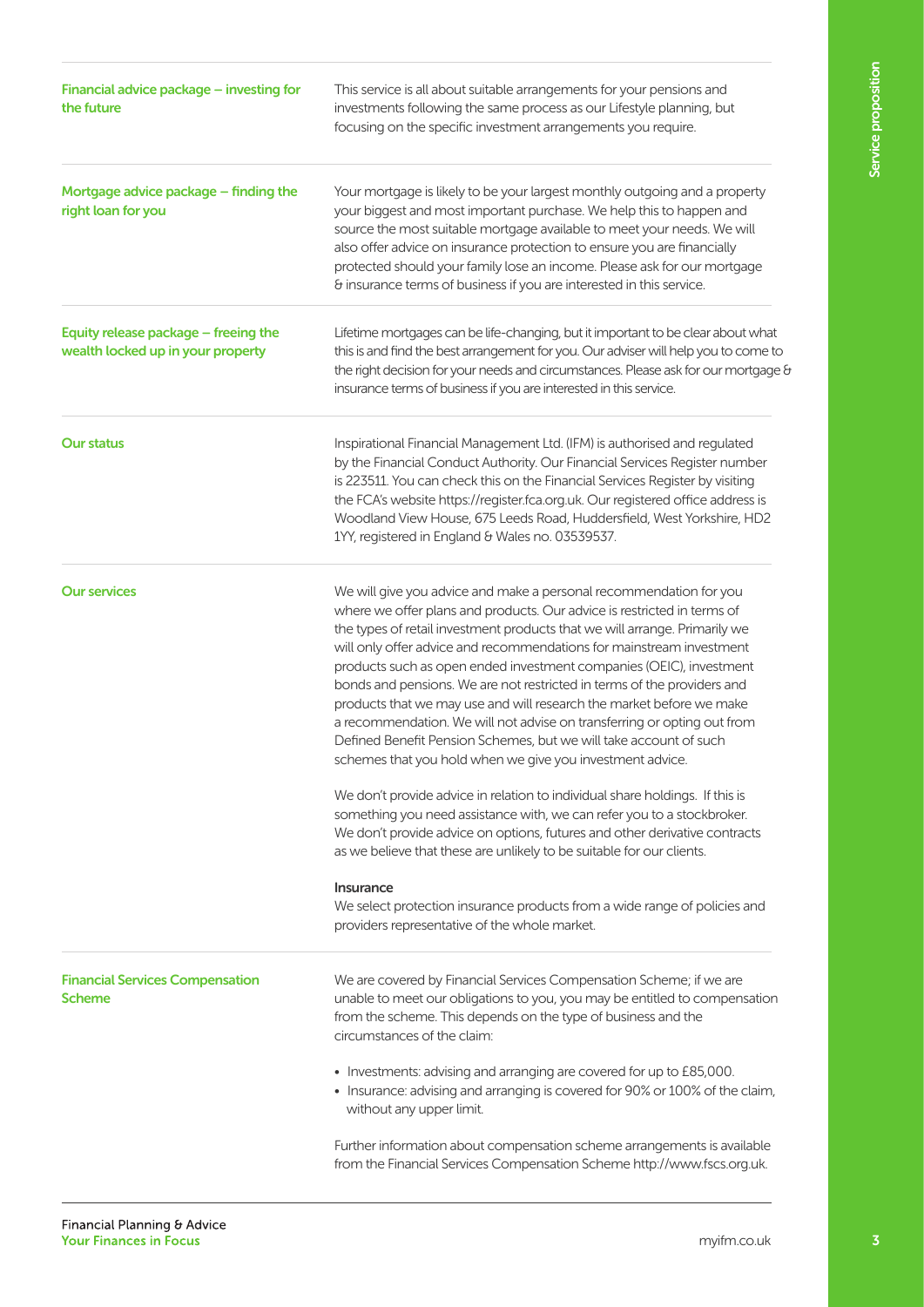| <b>Complaints</b>                   | Should you wish to complain please contact us, in writing at: Woodland<br>View House, 675 Leeds Road, Huddersfield HD2 1YY; by telephone on:<br>01484 518777. Should you not be satisfied with our final response, you<br>may be entitled to refer the matter to the Financial Ombudsman Service<br>(FOS) who is our Alternative Dispute Resolution provider within six months<br>of the date of our final letter: The Financial Ombudsman Service,                                                                                        |  |  |
|-------------------------------------|--------------------------------------------------------------------------------------------------------------------------------------------------------------------------------------------------------------------------------------------------------------------------------------------------------------------------------------------------------------------------------------------------------------------------------------------------------------------------------------------------------------------------------------------|--|--|
|                                     | Exchange Tower, London, E14 9SR. Tel: 0300 1239123. E-mail: complaint.<br>info@financial-ombudsman.org.uk. Web: www.financial-ombudsman.org.<br>uk for further information.                                                                                                                                                                                                                                                                                                                                                                |  |  |
| <b>Jurisdiction</b>                 | English Law governs this agreement and the parties of this agreement<br>herby submit to the exclusive jurisdiction of the English Courts.                                                                                                                                                                                                                                                                                                                                                                                                  |  |  |
| <b>Rights of Third parties</b>      | These terms of business exclude any rights, which may be conferred upon<br>third parties by the Contracts (Rights of Third Parties) Act 1999.                                                                                                                                                                                                                                                                                                                                                                                              |  |  |
| <b>Assignment</b>                   | We may assign any or all of our rights under any Agreement on giving you<br>not less than one week's written notice. You may not assign, subcontract or<br>encumber any right or obligation under any Agreement, in whole or in part,<br>without our prior written consent, at our sole discretion.                                                                                                                                                                                                                                        |  |  |
| We do not handle clients' money     | We are not authorised to accept client money and therefore we never<br>accept a payment made out to us unless it is in settlement of our fees or<br>disbursements. All other payments must be made payable to the product<br>provider.                                                                                                                                                                                                                                                                                                     |  |  |
| <b>Money laundering regulations</b> | We are required by law to verify the identity of all our clients. We cannot<br>proceed with any application without this verification. We may also check<br>the Financial Sanctions list. We may do this electronically.                                                                                                                                                                                                                                                                                                                   |  |  |
| <b>Conflicts of Interest</b>        | We do not have any arrangements that would cause our interests to<br>conflict with yours in the normal course of events. There may be situations<br>where a conflict of interests arising between us or between you and<br>another of our clients; if this happens or we become aware of any potential<br>for conflicts of interest, we'll write to you and ask for your consent to<br>proceed before we carry out any further business for you. We'll also let you<br>know the steps we'll take to make sure you are treated fairly.      |  |  |
| <b>Duty of disclosure</b>           | We will base our recommendations on information you have given to us, it<br>is important that you give us full information in order that we may provide<br>the best advice for your needs and circumstances. Consumers: please note<br>that if you deliberately or recklessly fail to disclose any material information<br>to insurers, and us this could invalidate your insurance cover and could<br>mean that part or all of a claim may not be paid. If you are a commercial<br>insurance customer you have a duty of fair disclosure. |  |  |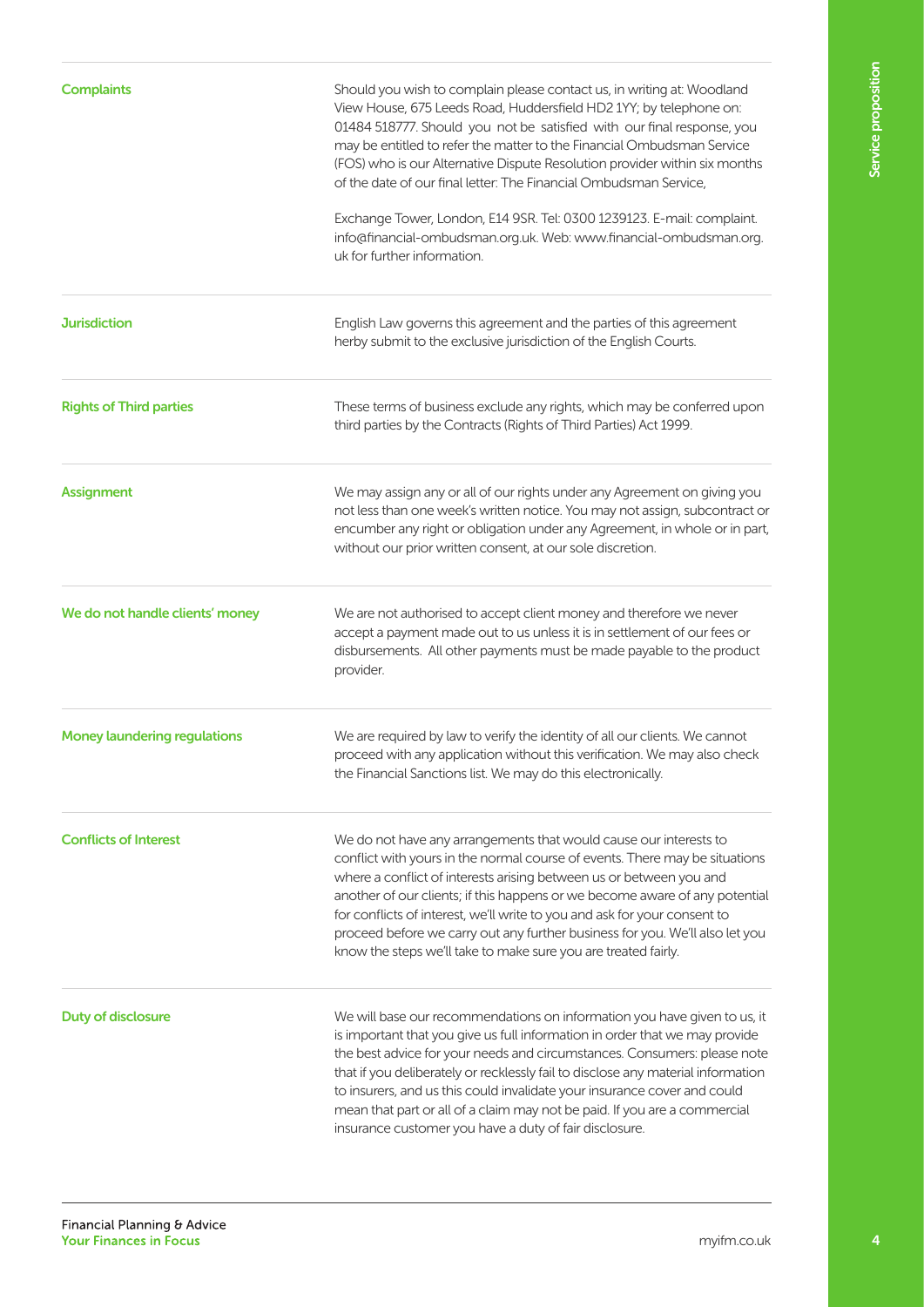### How we charge for our services<br>Insurance advising and arranging

| Initial meeting up to an<br>hour                              | At our expense                                         |
|---------------------------------------------------------------|--------------------------------------------------------|
| Setting up your account<br>portal                             | F <sub>25</sub>                                        |
| Lifestyle planning &<br>financial advice                      | 3% of value of investment, minimum fee<br>£1,500       |
| Ongoing plan suitability                                      | 1% of investments value per year Minimum<br>fee £1.500 |
| Lifestyle: cash flow<br>modelling                             | Ongoing plan suitability plus £600 per<br>annum        |
| <b>Bespoke consultation</b><br>(at our option) hourly<br>rate | £180                                                   |

| <b>Example fees</b> |             |                   |  |
|---------------------|-------------|-------------------|--|
| Investment amount   | Initial fee | Annual review fee |  |
| £40,000             | £1,500      | £1,500            |  |
| £100,000            | £3,000      | £1,500            |  |
| £200,000            | £6,000      | £2,000            |  |

| Insurance advising and arranging |                                          |
|----------------------------------|------------------------------------------|
| Initial advice &                 | No fee $-$ we are paid commission by the |
| arrangement                      | provider                                 |

Arranging and administering investments, mortgages and insurance is VAT exempt. If we undertake services unrelated to these activities then VAT might be payable; we will tell you if you have to pay VAT.

For investments and pensions it is usually possible for the provider to facilitate payment of our fees out of your plan; whilst this may be your preferred method of fee payment we must draw to your attention that in certain circumstances paying fees in this way could be prejudicial in terms of tax liabilities. We will draw this to your attention if we believe this to be the case, but accept no liability for any tax incurred as a result of your choice of method of remuneration. We must also advise you that in some cases units within a fund may be enchased to meet charges and this will may have a detrimental effect on the performance of your investment.

#### **VAT**

#### Fees paid out of investments or income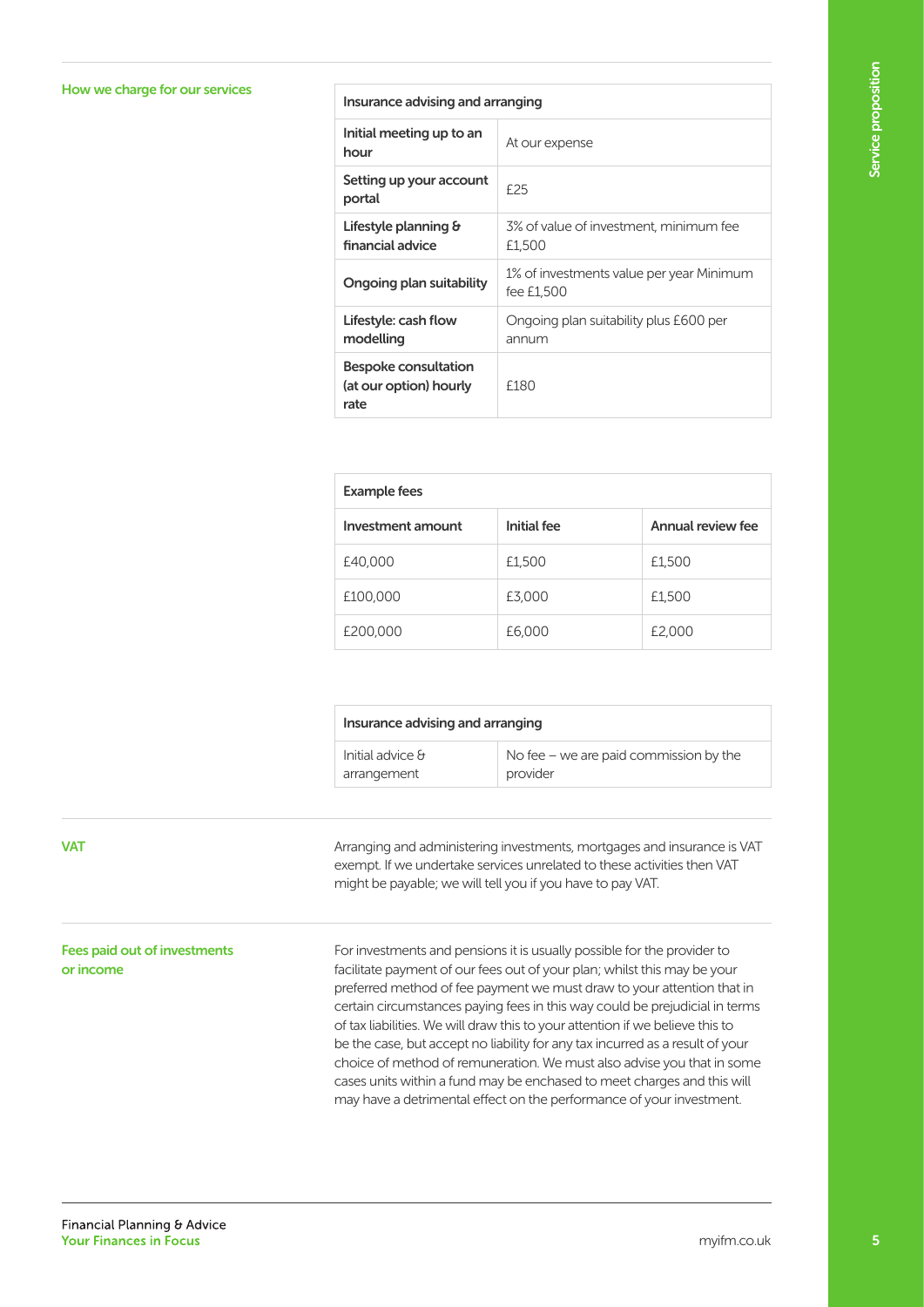#### Commencement and Termination

These terms of business take effect from the date they are given to you and will apply until either terminated or superseded by any new terms, which we may give to you prior to any new services being undertaken. Either party may terminate this client agreement at any time. Notice of termination must be given in writing and will take effect immediately upon receipt. Termination will be without prejudice to the completion of transactions already commenced on your behalf or any rights or obligations already arising. You would be expected to pay for any costs incurred up to the date of termination or a due proportion of any fees previously agreed.

#### Client Agreement

This is our standard agreement upon which we intend to rely. For your own benefit and protection you should read these terms carefully before signing them. If you do not understand any point please ask for further information.

#### Ongoing services

Following our initial work with you we may recommend one of our ongoing services, your agreement to this will be obtained if you accept our recommendation and we will confirm the basis of charging, the estimated annual amount for percentage based fees and the overall estimated annual aggregated charges for each plan. Note that percentage based charges will rise if your investment grows.

#### What's included

If you select an ongoing service you will receive a 'hands-on' service from us giving you the following benefits:

Hands-on service for pensions & investments arranged by us

- 24/7 access to your plan data
- Our secure communications portal
- An annual review of plan suitability and risk
- Ongoing scrutiny of your portfolio by our investment committee
- Recommended changes to keep plans in line with your risk tolerance, changing needs or objectives

#### Lifestyle ongoing

- All of the financial advice hands-on service above for your plans arranged
- Six monthly updates to your cash flow plan
- Scenario modelling with your adviser what happens if…
- Access to your adviser at any time that you have an important financial decision to make